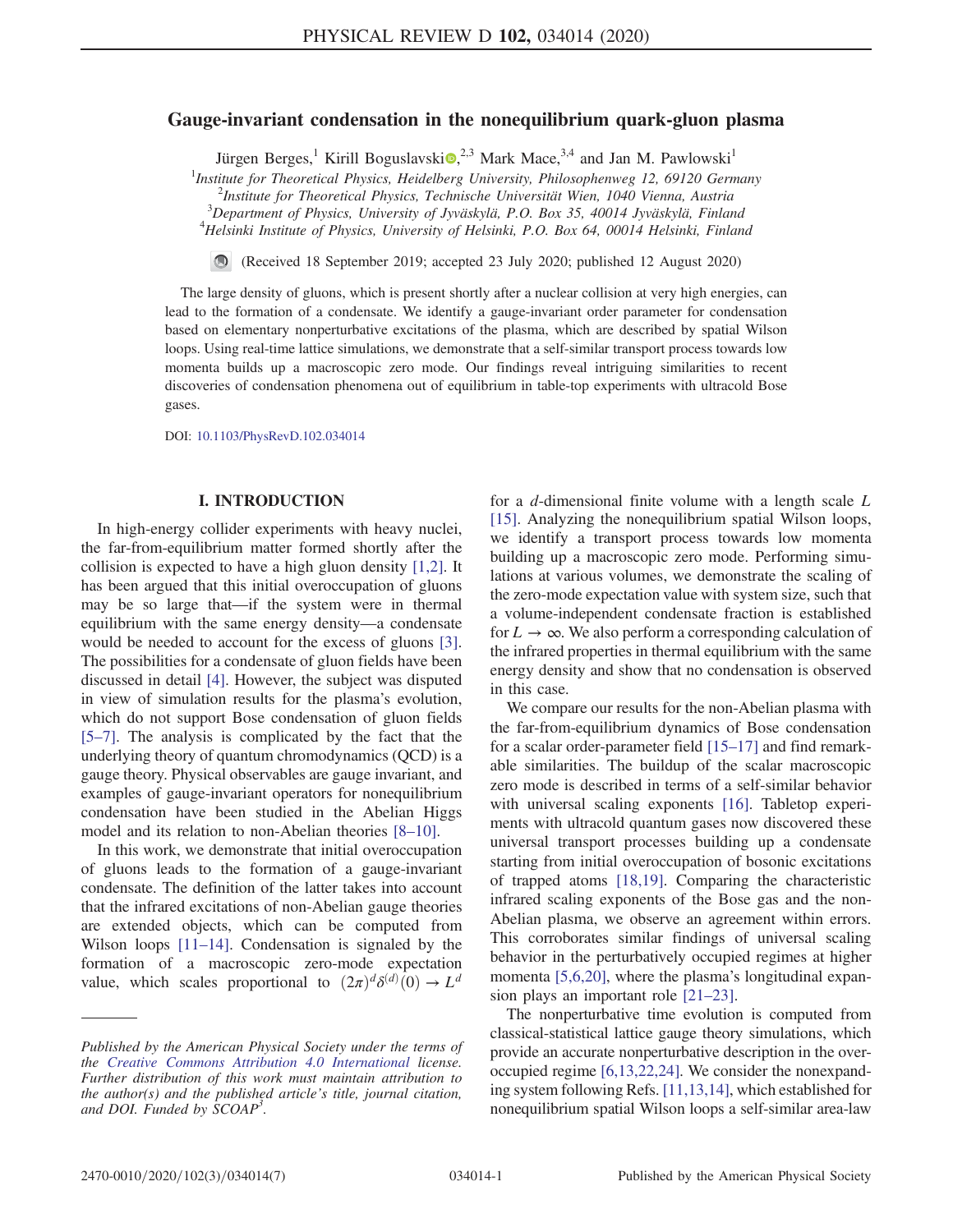with a time-dependent spatial string tension scale, which decreases with time and sets the scale for the condensation phenomenon we find.

The paper is organized as follows: in Sec. [II](#page-1-0) we discuss the setup and relevant scales of the system. We introduce spatial Wilson loops in Sec. [III](#page-1-1) and discuss the new condensation phenomenon in Sec. [IV.](#page-2-0) It is compared to classical thermal equilibrium in Sec. [V](#page-3-0) and to Bose condensation in scalar theories in Sec. [VI.](#page-4-0) The phenomenon and its potential applications are further discussed in Sec. [VII,](#page-4-1) and we conclude with Sec. [VIII](#page-5-3).

### <span id="page-1-0"></span>II. DYNAMICAL SEPARATION OF SCALES

In high-energy nuclear collisions, the initially produced gluons are expected to have typical momenta of order the saturation scale  $Q_s$ , at time  $t \sim 1/Q_s$  [\[1,2\]](#page-5-0), where we use natural units with  $\hbar = c = 1$ . While the running gauge coupling  $\alpha_s(Q_s)$  is small for large enough  $Q_s$ , the system is strongly correlated because the gluon occupancies  $f \sim 1/\alpha_s(Q_s)$  are large.

Here we consider the high-energy limit, because in this case the nonperturbative quantum problem can be mapped onto a classical-statistical lattice gauge theory, whose farfrom-equilibrium evolution can be rigorously studied using large-scale computer simulations [\[22,24\].](#page-6-8) The characteristic initial overoccupation is translated into energy density  $\sim Q_s^4/\alpha_s$  and fluctuations to initialize the lattice gauge theory evolution. In the following, dimensionful quantities will be given in suitable powers of  $Q_s$ .

We consider an  $SU(N_c)$  gauge theory with number of colors  $N_c$ , and fields are discretized on a lattice with spacing  $a_s$ . We initialize them as a superposition of transversely polarized gluon fields  $A_i^a(t=0, \mathbf{p}) =$ nsversely polarized gluon fields  $\mathcal{A}_j^a(t=0, \mathbf{p}) =$ <br> $\overline{f(0, p)/(2p)} \sum_i c_{\mathbf{n}}^a \xi_i^{(\lambda)}(\mathbf{p}) + c.c.$  for spatial momenta  $\sqrt{f(0, p)/(2p)} \sum_{\lambda} c_{\beta}^{a} \xi_{j}^{(\lambda)}(\mathbf{p}) + c.c.$  for spatial momenta **p** with  $p = |\mathbf{p}|$ , and their time derivatives  $E_j^a(t=0, \mathbf{p}) = \sqrt{f(0, p)/(2p)} \sum_{\lambda} c_{\mathbf{p}}^a \dot{\xi}_j^{(\lambda)}(\mathbf{p}) + c.c..$  Here,  $a = 1, ..., N_c^2 - 1$  is the color index, the index  $j = 1, 2, 3$ <br>labels spatial components c c denotes complex conjugates labels spatial components, c.c. denotes complex conjugates, the  $\xi_j^{(\lambda)}$  are the transverse polarization vectors, and the  $c_p^a$  are complex Gaussian random numbers with vanishing mean and unit variance. For their real-time evolution, we solve the classical Heisenberg equations of motion in the temporal axial gauge  $A_0 = 0$  formulated in a gauge covariant way with  $E_a^j(t, \mathbf{x})$  and link fields  $U_j(t, \mathbf{x}) = \exp(iga_s A_j(t, \mathbf{x}));$ see, e.g., Refs. [\[5,21,22\]](#page-6-0) for details.

The large initial gluon occupancies are parametrized by  $f(0, p) = Q_s/(4\pi\alpha_s\sqrt{p^2 + Q_s^2/10})\theta(Q_s - p)$ . With such highly occupied initial conditions for low momenta highly occupied initial conditions for low momenta  $p \leq Q_s$ , the system approaches after a transient time a self-similar attractor regime, which is insensitive to the precise value of the coupling and to details of the initial conditions [\[5,6,14,21,22,25](#page-6-0)–27].

In the scaling regime the nonequilibrium plasma exhibits a hierarchy of scales, with a hard scale  $\Lambda(t) \sim t^{1/7}$ <br>dominating the system's energy density a soft electric dominating the system's energy density, a soft electric (Debye) screening scale  $m_D(t) \sim t^{-1/7}$ , and an ultrasoft<br>magnetic scale  $\sqrt{\sigma(t)} \approx t^{-5/2}$  associated to the spatial string magnetic scale  $\sqrt{\sigma(t)} \sim t^{-\zeta/2}$  associated to the spatial string<br>tension  $\sigma$  that will be further analyzed in the following tension  $\sigma$  that will be further analyzed in the following [\[5,13,14,22,26,28,29\].](#page-6-0) While initially all characteristic momentum scales are of the same order  $Q_s$ , the self-similar evolution leads to a dynamical separation  $\sqrt{\sigma}(t) \ll m_p(t) \ll \Delta(t)$  as time proceeds In particular the ultrasoft  $m_D(t) \ll \Lambda(t)$  as time proceeds. In particular, the ultrasoft scale approaches zero, and in the following we will demonstrate that this sets the scale for the buildup of a coherent macroscopic state.

The dynamics becomes nonperturbative below the magnetic scale at ultrasoft momenta, where the occupation numbers would be  $f \sim 1/\alpha_s$ . The notion of gauge-fixed particle numbers based on a distribution f of gauge field modes is ill-posed in this regime. This preempts naive approaches to the phenomenon of condensation in gauge theories by counting occupancies of quasiparticle states. Out of equilibrium there is in general also no distribution with a well-defined chemical potential as employed in standard thermal equilibrium discussions of condensation. Of course, the phenomenon of condensation is not restricted to this and can be identified from properties of correlation functions in strongly correlated systems in and out of equilibrium [\[30\]](#page-6-9). We will approach this issue by studying the dynamics at long distances using gaugeinvariant spatial Wilson loops.

## <span id="page-1-1"></span>III. SPATIAL WILSON LOOP OUT OF EQUILIBRIUM

Focusing on dynamics at the magnetic scale, we consider the spatial Wilson loop as a gauge-invariant quantity that captures the long-distance behavior of gauge fields  $A$ , defined as

$$
W(\Delta x, \Delta y, t) = \frac{1}{N_c} \text{Tr} \, \mathcal{P} e^{-ig \int_{\mathcal{C}[\Delta x, \Delta y]} \mathcal{A}_i(\mathbf{z}, t) dz_i}, \qquad (1)
$$

where  $N_c$  is the number of colors of  $SU(N_c)$  gauge theory and the index *i* labels spatial components [\[31\]](#page-6-10). Here  $P$ denotes path ordering, and the trace is in the fundamental representation. For simplicity, we consider rectangular paths  $C[\Delta x, \Delta y]$  with lengths  $\Delta x = |\mathbf{x}_2 - \mathbf{x}_1|$  and  $\Delta y = |\mathbf{x}_2 - \mathbf{x}_1|$  with  $\mathbf{v}_i = \mathbf{x}_i$  and area  $A = \Delta x \Delta y$  of Fig. 1  $|\mathbf{y}_2 - \mathbf{y}_1|$  $|\mathbf{y}_2 - \mathbf{y}_1|$  $|\mathbf{y}_2 - \mathbf{y}_1|$  with  $\mathbf{y}_1 \equiv \mathbf{x}_1$ , and area  $A = \Delta x \Delta y$ , cf. Fig. 1.

We are interested in the expectation value of the spatial Wilson loop during the nonequilibrium evolution, which we denote by  $\langle W \rangle$ . More precisely, we define our spatial Wilson loop on an arbitrary plane on a  $d = 3$  dimensional cubic lattice. We consider only on-plane Wilson loops; however, it has been observed [\[13\]](#page-6-11) that there is no difference within available statistics if one also includes off-plane Wilson loops. Expectation values are obtained from averages over classical-statistical runs with random initial seeds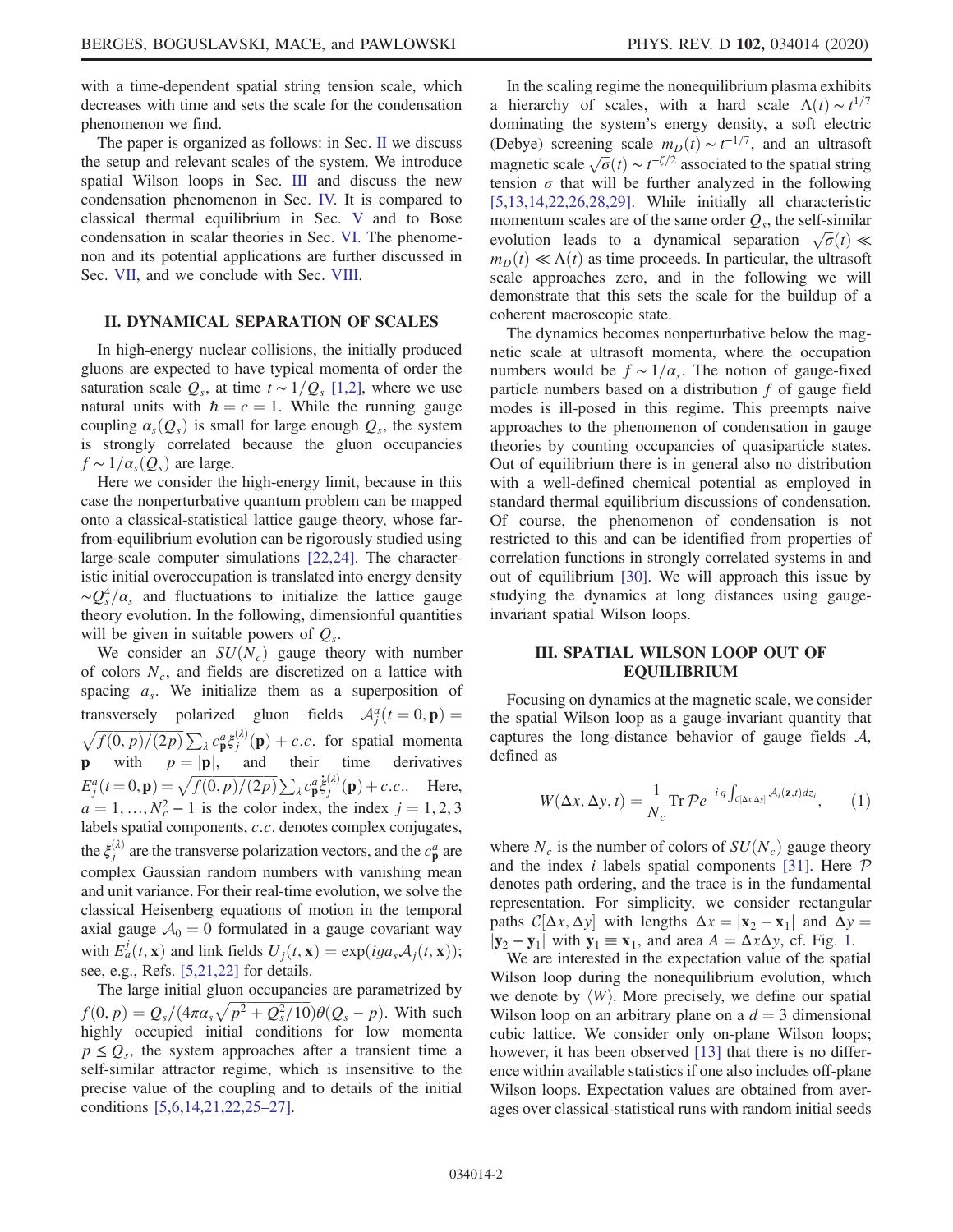<span id="page-2-1"></span>

FIG. 1. Visualization of the rectangular path employed for  $\langle W(\Delta x, cL, t) \rangle$  with fixed length  $\Delta y = cL$  and  $c < 1$ .

until convergence is observed. We also average over fixed area loops within a single random initial seed. The Wilson loop expectation value becomes then a function of the absolute values of the three-dimensional vectors  $\Delta x$ and  $\Delta y$ .

<span id="page-2-2"></span>Self-similar scaling of the far-from-equilibrium Wilson loop has been established in Ref. [\[14\]](#page-6-12). Accordingly, the nonequilibrium dynamics in this regime are described by

$$
\langle W(A,t) \rangle = \omega_S(A/t^{\zeta}) \tag{2}
$$

<span id="page-2-4"></span>in terms of a time-independent universal scaling exponent  $\zeta > 0$  and scaling function  $\omega_{\rm S}$ . The positive value for  $\zeta$ signals evolution towards larger length scales, with a characteristic area  $A(t) \sim t^{\zeta}$ . Moreover, for large  $A/t^{\zeta}$ <br>the scaling function obeys the scaling function obeys

$$
\lim_{(A/f^{\zeta}) \to \infty} \left( -\log \, \omega_S(A/f^{\zeta}) \right) \sim A/f^{\zeta}.\tag{3}
$$

This implies a time-dependent string tension  $\sigma(t) =$  $-\partial \log \langle W \rangle / \partial A \sim t^{-\zeta}$ , which can be linked to the magnetic scale and to the dynamics of topological configurations scale and to the dynamics of topological configurations [\[13\]](#page-6-11). The scaling exponent  $\zeta$  for both  $SU(2)$  and  $SU(3)$ gauge theory was seen to agree at the percent level [\[14\]](#page-6-12). Here we give improved estimates on  $\zeta$  in Eq. [\(9\)](#page-3-1) below using much later evolution times and a new approach based on the time evolution of a zero mode that we define in the following section. Most importantly, this will allow us to study the formation of a condensate, making a link between the evolution of the spatial string tension and condensation.

## <span id="page-2-0"></span>IV. GAUGE-INVARIANT CONDENSATION FAR FROM EQUILIBRIUM

In order to study condensation, we propose to consider the closed Wilson line  $\langle W(\Delta x, cL, t) \rangle$  as a function of  $\Delta x$ with fixed length  $\Delta y = cL$  and real parameter c, as illustrated in Fig. [1](#page-2-1). While  $L$  denotes the entire length of the lattice, its periodicity implies that the longest physical distance for  $\Delta y$  is  $L/2$ . Though all numerical results shown will employ  $c = 1/2$  accordingly, we explicitly checked that paths with  $c = 1/4$  and  $1/8$  lead to analogous results.

Condensation is signaled by a macroscopic zero mode of  $\langle W(\Delta x, cL, t) \rangle$ , which correlates the entire volume  $V_c$  =  $(cL)^d$  even in the limit  $L \to \infty$ . We define the condensate fraction for given L by integrating with respect to  $\Delta x$  and dividing through the volume  $V_c$  as

<span id="page-2-3"></span>
$$
\frac{N_0(t, cL)}{N_{\text{total}}} \equiv \frac{1}{V_c} \int_0^{cL} d^d \Delta x \langle W(\Delta x, cL, t) \rangle
$$

$$
= \frac{1}{V_c} \int_0^{cL} d^d \Delta x \omega_s (\Delta x cL/t^{\zeta})
$$

$$
= \left(\frac{t^{\zeta}}{(cL)^2}\right)^d h((cL)^2/t^{\zeta}). \tag{4}
$$

For the second equality, we used the scaling behavior [\(2\)](#page-2-2), and we define the function,

$$
h((cL)^{2}/t^{\zeta}) = \int_{0}^{(cL)^{2}/t^{\zeta}} d^{d}x \omega_{S}(x).
$$
 (5)

According to Eq. [\(4\)](#page-2-3), in the scaling regime the condensate fraction is a function of the ratio  $(cL)^2/t^{\zeta}$  only. A first important case is when  $(cL)^2/t^{\zeta}$  is large. This characterizes the behavior of the condensate for large enough volumes at fixed time. If  $\omega_s$  is a rapidly decreasing function at large arguments, such as in Eq. [\(3\),](#page-2-4) then Eq. [\(4\)](#page-2-3) takes the form,

<span id="page-2-5"></span>
$$
\lim_{(cL)^2/\tilde{r}\gg 1} \left(\frac{N_0(t, cL)}{N_{\text{total}}}\right) \simeq \left(\frac{t^{\zeta}}{(cL)^2}\right)^d h_{\infty},\tag{6}
$$

with the asymptotic constant  $h_{\infty} = \lim_{x \to \infty} h(x)$ . Since  $\zeta$  is positive, Eq. [\(6\)](#page-2-5) describes the growth of the condensate following a power-law in time. Once the entire volume becomes correlated, the condensate growth is expected to terminate and is bounded by

$$
\frac{N_0(t, cL)}{N_{\text{total}}} \le 1,\tag{7}
$$

since the Wilson loop satisfies  $W \leq 1$ .

We verify the above parametric estimates by our lattice simulation data in  $d = 3$  spatial dimensions for  $SU(2)$ . The condensate fraction is shown in Fig. [2](#page-3-2) as a function of time for different volumes with  $32^3$ ,  $48^3$ ,  $64^3$ , and  $128^3$  lattice sites. The lattice spacing is  $a_s = 0.5$  in units of  $Q_s$ , and we have checked the insensitivity of our results to this choice. Since we simulate at finite volumes, an initial growth of the zero mode has to cease once the entire volume of the system becomes correlated. Accordingly, one observes from the data that the zero mode grows with time, then leveling off. In the inset, the system with the largest volume reveals the power-law growth of Eq. [\(6\)](#page-2-5) at early times.

From the results displayed in Fig. [2](#page-3-2) it is still not obvious that the limit  $\lim_{L\to\infty}N_0(t)/N_{\text{total}}$  approaches a nonvanishing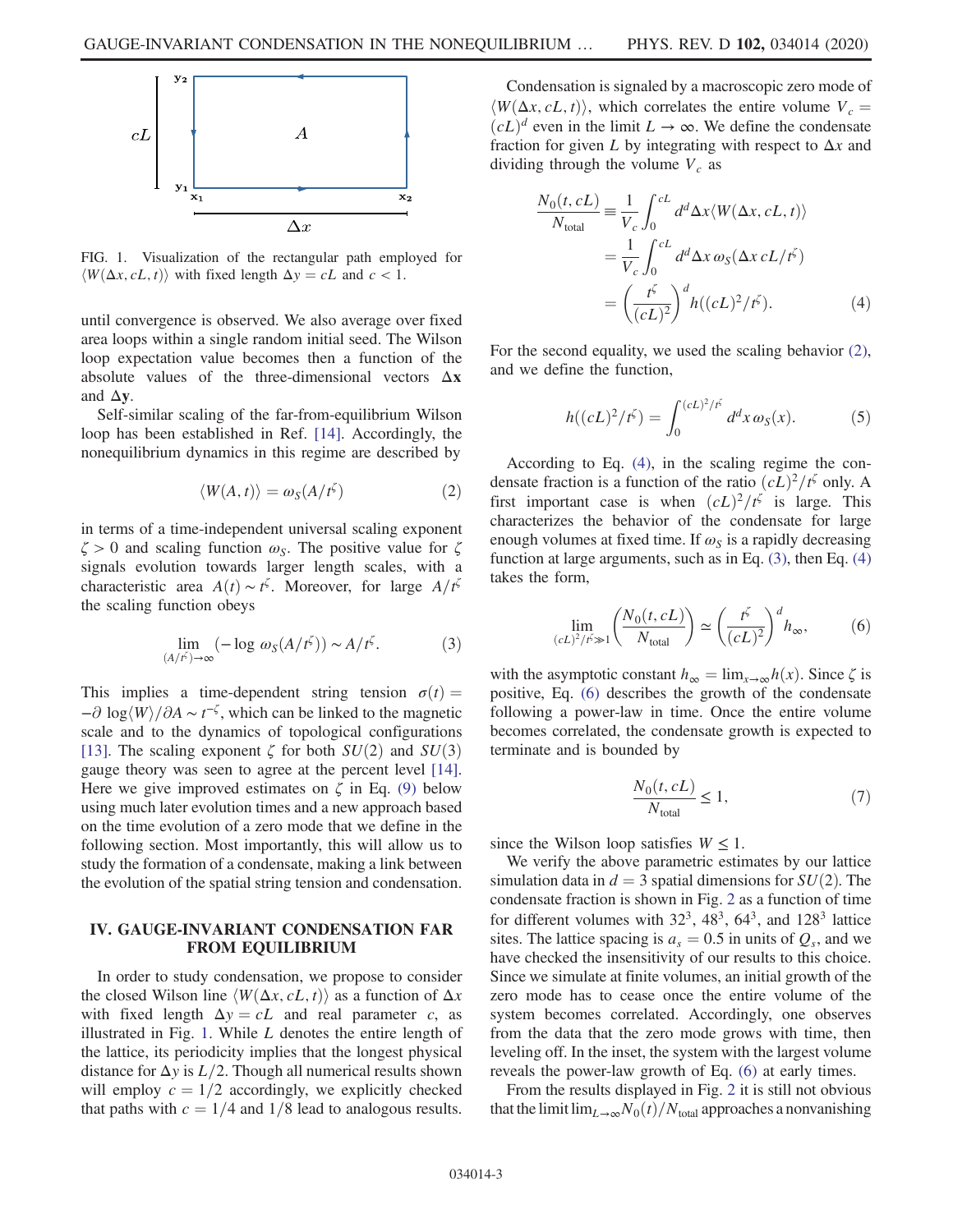<span id="page-3-2"></span>

FIG. 2. Condensate fraction as a function of time for different volumes. Here  $c = 1/2$ ,  $\zeta = 0.54$ , and the lattice spacing  $Q_s a_s = 0.5$ . Inset: Logarithmic plot to demonstrate the earlytime scaling of Eq. [\(6\)](#page-2-5).

value, which is required to demonstrate condensation in the infinite volume limit. Of course, limited resources do not allow the study of infinite volumes, but the question of condensation can be settled using standard finite-size scaling analysis [\[15,16\]](#page-6-3).

The scaling of the condensate formation time,  $t_{\text{cond}}$ , with volume can be estimated by

$$
t_{\rm cond} \sim (cL)^{2/\zeta},\tag{8}
$$

using the power-law growth of Eq. [\(6\)](#page-2-5) at early times. As a consequence, according to Eq. [\(4\)](#page-2-3) the evolution of the condensate fraction  $N_0(t, cL)/N_{total}$  is then only a function of the ratio  $t/t_{\text{cond}}$ . This is demonstrated in Fig. [3](#page-3-3), where the same curves as in Fig. [2](#page-3-2) are shown as functions of the rescaled time  $t/t_{\text{cond}}$  in linear and logarithmic scaling in the main panel and in the inset, respectively. All curves fall on top of each other, which shows the emergence of a volume-independent condensate fraction, approaching  $N_0(t, cL)/N_{\text{total}} \simeq 0.92$  at the latest simulation times. Employing the  $\chi^2$ -procedure outlined in Ref. [\[22\]](#page-6-8), we extract

$$
\zeta = 0.54 \pm 0.04 \text{(stat)} \pm 0.05 \text{(sys)},\tag{9}
$$

<span id="page-3-1"></span>where systematic uncertainty results from variation of the length fraction c. This value for  $\zeta$  agrees within errors with the previously measured value using the self-similarity of Wilson loops [\[14\]](#page-6-12) and from extracting the string tension [\[13\]](#page-6-11).

## <span id="page-3-0"></span>V. CLASSICAL THERMAL EQUILIBRIUM

The classical-statistical approach cannot be used to describe the approach of the system to thermal equilibrium at late times, since the dynamics of low-occupied highmomentum modes is not properly described in this

<span id="page-3-3"></span>

FIG. 3. Same as in Fig. [2](#page-3-2) but as a function of the finite-size rescaled time. All curves fall on top of each other showing the emergence of a volume-independent condensate fraction. Inset: Same curves on a logarithmic scale.

approximation [\[32\]](#page-6-13). Since we are interested in very lowmomentum properties, it is nevertheless an insightful control case to study what happens if we directly start in or close to thermal equilibrium. In the deep infrared, the thermal Bose-Einstein statistics of the quantum theory becomes very similar to classical statistics, with  $1/(\exp(\omega/T)-1) \simeq$  $T/\omega$  for frequencies  $\omega$  much below the temperature T in natural units.

Here, we compute the evolution of the same quantity  $(4)$  as before, but this time starting from classical thermal equilib-rium. Results are shown in Fig. [4](#page-4-2) for  $c = 1/8$  with lattice spacing  $Q_s a_s = 1$  and initial condition  $f(0, p) = Q_s/p$ , mimicking a state close to classical thermal equilibrium, but with different volumes with  $16^3$ ,  $32^3$ ,  $48^3$ , and  $64^3$  lattice sites. Since the lattice spacing and energy density is the same for all simulations, the resulting thermal state has the same temperature. As expected, no time evolution of the quantity  $N_0(t, cL)/N_{total}$  is visible in the figure shortly after initialization, because of time-translation invariance of thermal equilibrium.

Most importantly, one observes that the value of  $N_0(t, cL)/N_{total}$  decreases with volume, approaching zero in the infinite volume limit. This is the expected behavior of a zero-mode in the absence of condensation. Of course, no finite-size rescaling of time, as performed for the overoccupied nonequilibrium case in Fig. [3,](#page-3-3) can modify this. We conclude that the condensation, which we uncovered for the overoccupied plasma, is a transient phenomenon: The buildup of the nonequilibrium condensate is a consequence of the dynamical transport process of excitations of the spatial Wilson loop towards low momenta. At the same time, there exists an energy cascade towards high momenta associated to the hard scale evolution  $\Lambda(t) \sim t^{1/7}$ .<br>Thermalization is expected to set in after the time t O so Thermalization is expected to set in after the time  $t_*Q_s$  ∼  $1/\alpha^{7/(d+1)}$  when the typical occupancy at this scale approaches unity [\[5,20\].](#page-6-0)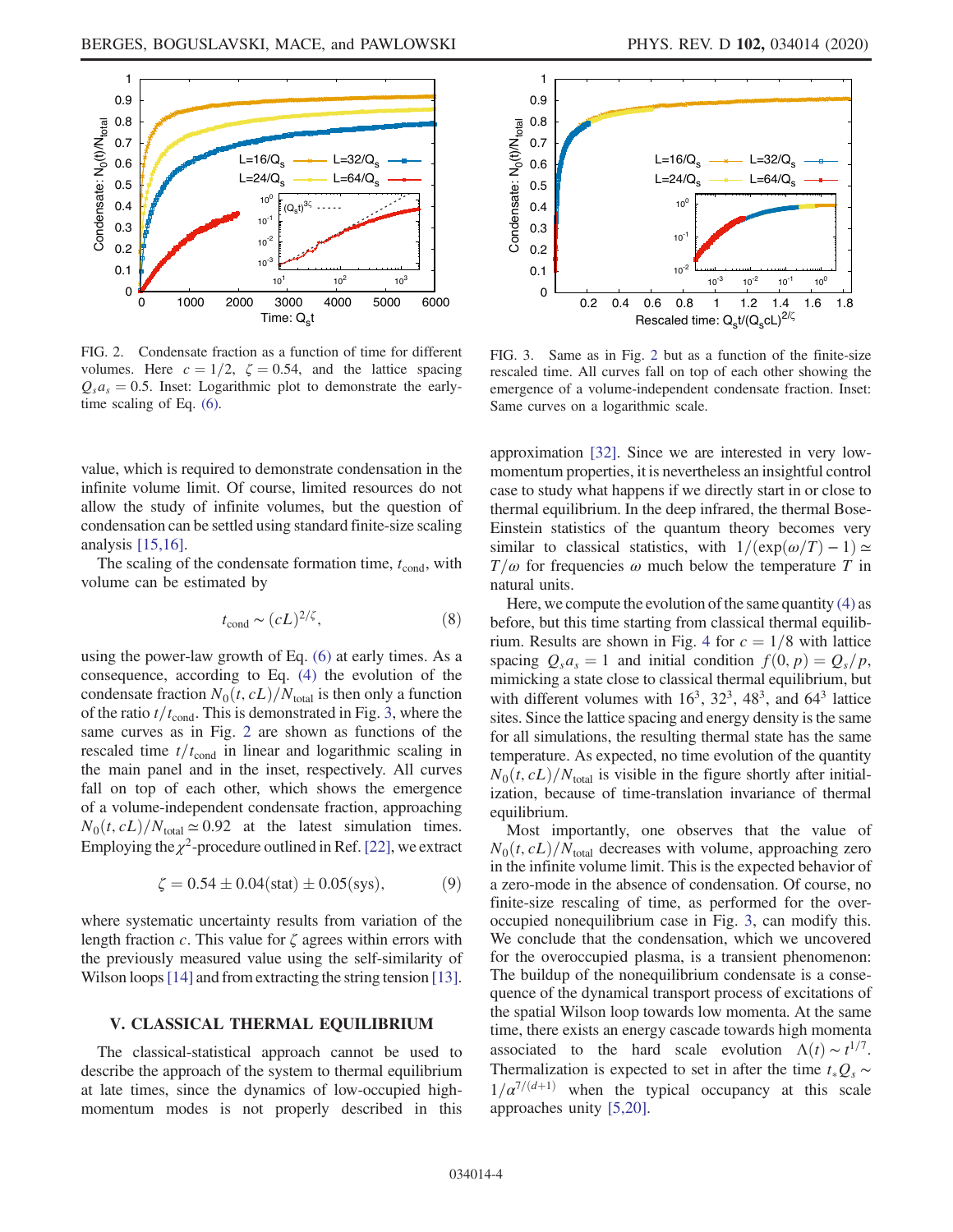<span id="page-4-2"></span>

FIG. 4. Condensate fraction as a function of time for different volumes for systems in classical thermal equilibrium.

## <span id="page-4-0"></span>VI. COMPARISON TO BOSE CONDENSATION OF SCALAR FIELDS

We now compare our findings for the gauge theory to the theoretically and experimentally established condensation dynamics in ultracold Bose gases far from equilibrium [\[15,16,18\]](#page-6-3). Here we consider the example of an interacting Bose gas in three spatial dimensions described by a complex scalar order-parameter field  $\phi(t, \mathbf{x})$ . The s-wave scattering length a and density  $n = N_{total}^{\phi}/V$  of the Bose<br>gas can be used to define a characteristic momentum scale gas can be used to define a characteristic momentum scale  $Q = \sqrt{16\pi a n}$ . In this setup, Q plays a similar role as the saturation scale for gluons in the gauge theory case, and the saturation scale for gluons in the gauge theory case, and the diluteness  $\sqrt{na^3}$  provides the dimensionless coupling parameter. In the dilute regime, where  $\sqrt{na^3} \ll 1$ , an overoccupied Bose gas features large occupancies  $\sim$  1/ $\sqrt{na^3}$  for modes with momenta of order Q.

The nonequilibrium dynamics for scalars starting from overoccupation has been studied in great detail [\[15](#page-6-3)–17, [23,33](#page-6-3)–40]. For spatially translation invariant systems, the infrared regime exhibits the self-similar scaling behavior,

$$
\frac{\langle \{\phi(t, \mathbf{x}_1), \phi^{\dagger}(t, \mathbf{x}_2)\}\rangle}{\langle \{\phi(t, 0), \phi^{\dagger}(t, 0)\}\rangle} = f_S(\Delta x / t^{\beta}).
$$
 (10)

<span id="page-4-5"></span>Here  $\langle \{\phi, \phi^{\dagger}\}\rangle$  is the connected part of the anticommutator correlation and  $f<sub>S</sub>$  denotes the scaling function, with scaling exponent [\[16,17,41\],](#page-6-4)

$$
\beta = 0.55 \pm 0.05. \tag{11}
$$

The positive value for  $\beta$  signals evolution towards larger scales, with characteristic length  $\Delta x(t) \sim t^{\beta}$ . Accordingly, this corresponds to scaling towards low momentum modes this corresponds to scaling towards low momentum modes in Fourier space. Asymptotically, the scaling function obeys [\[42\]](#page-6-14)

$$
\lim_{(\Delta x/t^{\beta}) \to \infty} (-\log f_S(\Delta x/t^{\beta})) \sim \Delta x/t^{\beta}.
$$
 (12)

<span id="page-4-3"></span>Using that  $N_{total}^{\phi} = \int_0^L d^d x \langle {\phi(t, \mathbf{x}), \phi^{\dagger}(t, \mathbf{x})} \rangle / 2 =$ <br> $\frac{d^d f(t, 0)}{dt^d}$  is conserved in the nonrelativistic  $V\langle \{\phi(t, 0), \phi^{\dagger}(t, 0)\}\rangle/2$  is conserved in the nonrelativistic system, the condensate fraction is

$$
\frac{N_0^{\phi}(t)}{N_{\text{total}}^{\phi}} = \frac{1}{V} \int_0^L d^d x \frac{\langle \{\phi(t, x), \phi^{\dagger}(t, 0)\} \rangle}{\langle \{\phi(t, 0), \phi^{\dagger}(t, 0)\} \rangle}
$$

$$
= \frac{1}{V} \int_0^L d^d \Delta x f_S(\Delta x / t^{\beta})
$$

$$
= \left(\frac{t^{\beta}}{L}\right)^d h^{\phi}(L / t^{\beta}), \qquad (13)
$$

with

$$
h^{\phi}(L/t^{\beta}) = \int_0^{L/t^{\beta}} d^d x f_S(x).
$$
 (14)

<span id="page-4-4"></span>We note that the condensate fraction indeed satisfies  $N_0^{\phi}(t)/N_{\text{total}}^{\phi} \leq 1$ . Following along the lines of the discussion for the gauge theory the condensation time for scalars sion for the gauge theory, the condensation time for scalars then scales as

$$
t_{\rm cond} \sim L^{1/\beta},\tag{15}
$$

and the scalar system exhibits an early-time power law growth of the condensate fraction with  $t^{\beta d}/L^d$  for large volumes, subsequently approaching a finite value [\[16\]](#page-6-4).

One observes that practically all of the above equations for scalars have precise corresponding expressions in the gauge theory, such as [\(13\)](#page-4-3) replacing [\(4\).](#page-2-3) Comparing these equations, there is an apparent difference concerning the  $L^2$ -dependence of the gauge theory expressions, whereas the corresponding ones for scalars depend on L. This additional power of L appears because we chose for the gauge theory  $\Delta y$  to scale with L. Instead, we could also assign a fixed extent to  $\Delta y$ . This does not change the condensation phenomenon we are reporting here but will merely change the scaling with L. For instance, for fixed  $\Delta y$  the condensate formation time scales with the length as  $t_{\text{cond}}^{\Delta y = \text{const}} \sim (cL)^{1/\zeta}$  in complete analogy to [\(15\)](#page-4-4), which we confirmed numerically for  $\Delta y = 8$ . Moreover, in both confirmed numerically for  $\Delta y = 8$ . Moreover, in both theories there is a corresponding conserved quantity. In the scalar case it is given by the conserved particle number density ∼ $\langle \{\phi(t, 0), \phi^{\dagger}(t, 0)\}\rangle$ , while in the gauge theory this role is played by  $\langle W(\Delta x = 0, cL, t) \rangle = \text{const.}$ 

### VII. DISCUSSION

<span id="page-4-1"></span>In view of this close correspondence, it is remarkable that even the values for the infrared scaling exponents  $\zeta$  in Eq. [\(9\)](#page-3-1) and  $\beta$  in Eq. [\(11\)](#page-4-5) agree well within errors. This is highly nontrivial, since we are comparing relativistic and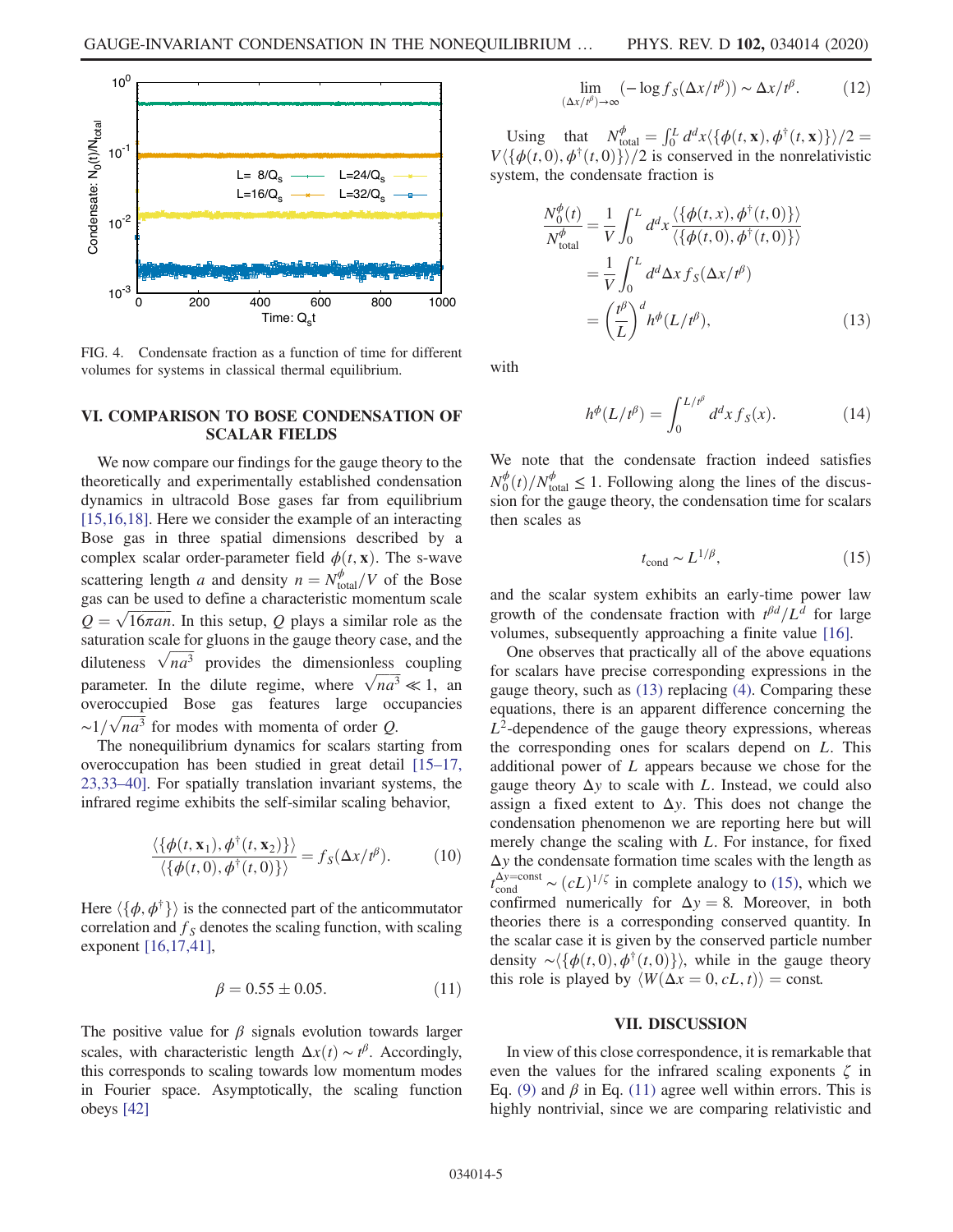nonrelativistic systems with different symmetry groups and field content. However, though we have considered the example of a nonrelativistic Bose gas, the same infrared scaling and condensation properties have been established for relativistic N-component real scalar field theories [\[16\]](#page-6-4). Even the anisotropic dynamics of relativistic scalars with longitudinal expansion along the z-direction, relevant in the context of heavy-ion collision kinematics, shows a very similar condensation behavior [\[43\]](#page-6-15). Because of the strong enhancement in the overoccupied infrared regime, the low momentum modes exhibit essentially isotropic properties. We therefore expect longitudinally expanding non-Abelian plasmas, commonly employed in early-time descriptions of relativistic heavy-ion collision, to also exhibit the condensation phenomenon reported here.

In view of applications to the construction of effective descriptions such as hydrodynamics, it is advantageous to link the condensation phenomenon observed here in terms of the traced Wilson loop directly to correlation functions of a gauge invariant scalar field. In Ref. [\[8\]](#page-6-1) it has been shown how to link a non-Abelian gauge theory to the Abelian Higgs model, where the adjoint Higgs field  $\varphi$  is the algebra element of a closed spatial Wilson line. Translated to the current setup this gives  $\exp(i\varphi(t, x_1, x_2)) =$  $\mathcal{P}$  exp [ig  $\int_{a}^{L} dx_3 \mathcal{A}_3(t, \mathbf{x})$ ]. The scalar field  $\varphi$  is closely related to the gauge field itself as can be seen in specific related to the gauge field itself as can be seen in specific gauges, such as in the Polyakov gauge employed in Refs. [\[9,10\]](#page-6-16). Indeed, in equilibrium it (or rather its gauge invariant eigenvalues) serves as an (gauge invariant) order parameter for the confinement-deconfinement phase transition as shown in Refs. [\[44,45\].](#page-6-17) At sufficiently large distances the closed spatial Wilson line  $W(\Delta x, cL, t)$ considered in the present work is closely related to the correlator  $\langle \text{trexp}(i\varphi(t,x_1,x_2)) \text{trexp}(-i\varphi(t,x_1+\Delta x,x_2)) \rangle / N_c^2$ ,<br>and it has been this relation that triggered the present and it has been this relation that triggered the present numerical work. The proportionality factors of this relation require a careful discussion of ultraviolet divergences and renormalization, as described, e.g., in Refs. [\[46,47\].](#page-6-18)

#### VIII. CONCLUSIONS

<span id="page-5-3"></span>We have demonstrated that in initially overoccupied non-Abelian gauge theory at very high energies, a macroscopic zero mode for the gauge-invariant closed spatial Wilson line emerges. The condensate growth follows a power law at early times  $\sim (t/t_{\text{cond}})^{\zeta d}$  for large volumes, which terminates when the entire volume becomes correlated. The condensate formation time  $t_{\text{cond}} \sim (cL)^{2/\zeta}$  grows with system size. The scaling exponent  $\zeta$  is universal, such that its value is independent of the details of the underlying microscopic parameters like coupling strength or initial conditions. The emergence of a condensate may have consequences for effective kinetic or hydrodynamic descriptions in the context of heavy-ion collisions.

Our comparison to theoretically and experimentally established condensation dynamics in scalar field theories uncovers an intriguing similarity in the infrared scaling behavior of non-Abelian gauge theory and (non)relativistic scalars. Even the values for the universal scaling exponents agree within errors. This hints at a connection between these theories, and possible relations using, e.g., spatial Polyakov lines or low-energy effective theories can be studied.

In all these different theories, condensation arises in initially overoccupied systems as a consequence of a selfsimilar transport process towards large distances in the presence of a conserved quantity. These robust ingredients can be found in a wide range of nonequilibrium systems from early-Universe cosmology [\[33\]](#page-6-19) to cold quantum gases [\[18,19\].](#page-6-5)

### ACKNOWLEDGMENTS

We thank S. Floerchinger, O. Garcia-Montero, A. Ipp, A. Kurkela, T. Lappi, A. Mazeliauskas, J. Peuron, A. Piñeiro Orioli, A. Rebhan, K. Reygers, S. Schlichting, R. Venugopalan for discussions and/or collaborations on related work. The work is supported by EMMI, the BMBF Grant No. 05P18VHFCA and is part of and supported by the DFG Collaborative Research Centre SFB 1225 (ISOQUANT) as well as by the DFG under Germany's Excellence Strategy EXC–2181/1–390900948 (the Heidelberg Excellence Cluster STRUCTURES). M. M. is supported by the European Research Council, Grant No. ERC-2015-CoG-681707. This research used resources of the National Energy Research Scientific Computing Center (NERSC), a U.S. Department of Energy Office of Science User Facility operated under Contract No. DE-AC02-05CH11231. The computational results presented have been achieved in part using the Vienna Scientific Cluster (VSC).

- <span id="page-5-0"></span>[1] F. Gelis, E. Iancu, J. Jalilian-Marian, and R. Venugopalan, [Annu. Rev. Nucl. Part. Sci.](https://doi.org/10.1146/annurev.nucl.010909.083629) 60, 463 (2010).
- <span id="page-5-1"></span>[3] J.-P. Blaizot, F. Gelis, J.-F. Liao, L. McLerran, and R. Venugopalan, [Nucl. Phys.](https://doi.org/10.1016/j.nuclphysa.2011.10.005) A873, 68 (2012).
- [2] T. Lappi and L. McLerran, [Nucl. Phys.](https://doi.org/10.1016/j.nuclphysa.2006.04.001) A772, 200 [\(2006\).](https://doi.org/10.1016/j.nuclphysa.2006.04.001)
- <span id="page-5-2"></span>[4] S. Floerchinger and C. Wetterich, [J. High Energy Phys. 03](https://doi.org/10.1007/JHEP03(2014)121) [\(2014\) 121.](https://doi.org/10.1007/JHEP03(2014)121)